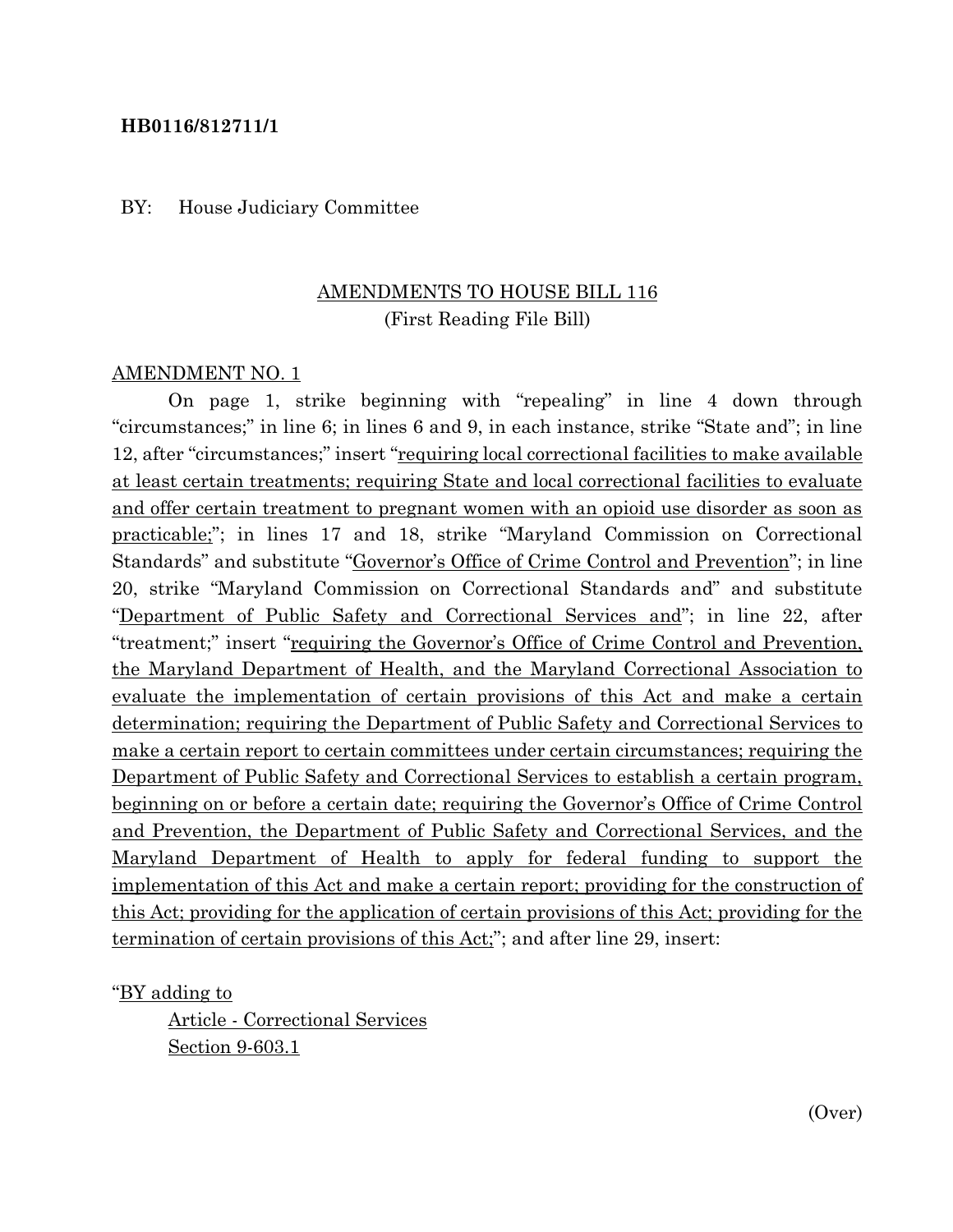#### **HB0116/812711/1 House Judiciary Committee Amendments to HB 116 Page 2 of 8**

Annotated Code of Maryland (2017 Replacement Volume and 2018 Supplement)".

#### AMENDMENT NO. 2

On page 2, after line 4, insert:

# "**(A) (1) SUBJECT TO PARAGRAPH (2) OF THIS SUBSECTION, THE REQUIREMENTS UNDER THIS SECTION SHALL APPLY TO:**

# **(I) LOCAL DETENTION CENTERS IN THE FOLLOWING COUNTIES BY JANUARY 1, 2020:**

- **1. HOWARD COUNTY;**
- **2. MONTGOMERY COUNTY;**
- **3. PRINCE GEORGE'S COUNTY; AND**
- **4. ST. MARY'S COUNTY; AND**

**(II) LOCAL DETENTION CENTERS IN SIX ADDITIONAL COUNTIES BY OCTOBER 1, 2021.**

**(2) (I) THE GOVERNOR'S OFFICE OF CRIME CONTROL AND PREVENTION, THE MARYLAND DEPARTMENT OF HEALTH, AND THE MARYLAND CORRECTIONAL ADMINISTRATORS ASSOCIATION SHALL EVALUATE THE IMPLEMENTATION OF THE REQUIREMENTS OF THIS SECTION AND DETERMINE A SCHEDULE TO ADD ADDITIONAL COUNTIES, PROVIDED THAT THE PROVISIONS OF THIS SECTION SHALL APPLY TO ALL LOCAL DETENTION CENTERS AND THE BALTIMORE PRE–TRIAL COMPLEX BY JANUARY 2023.**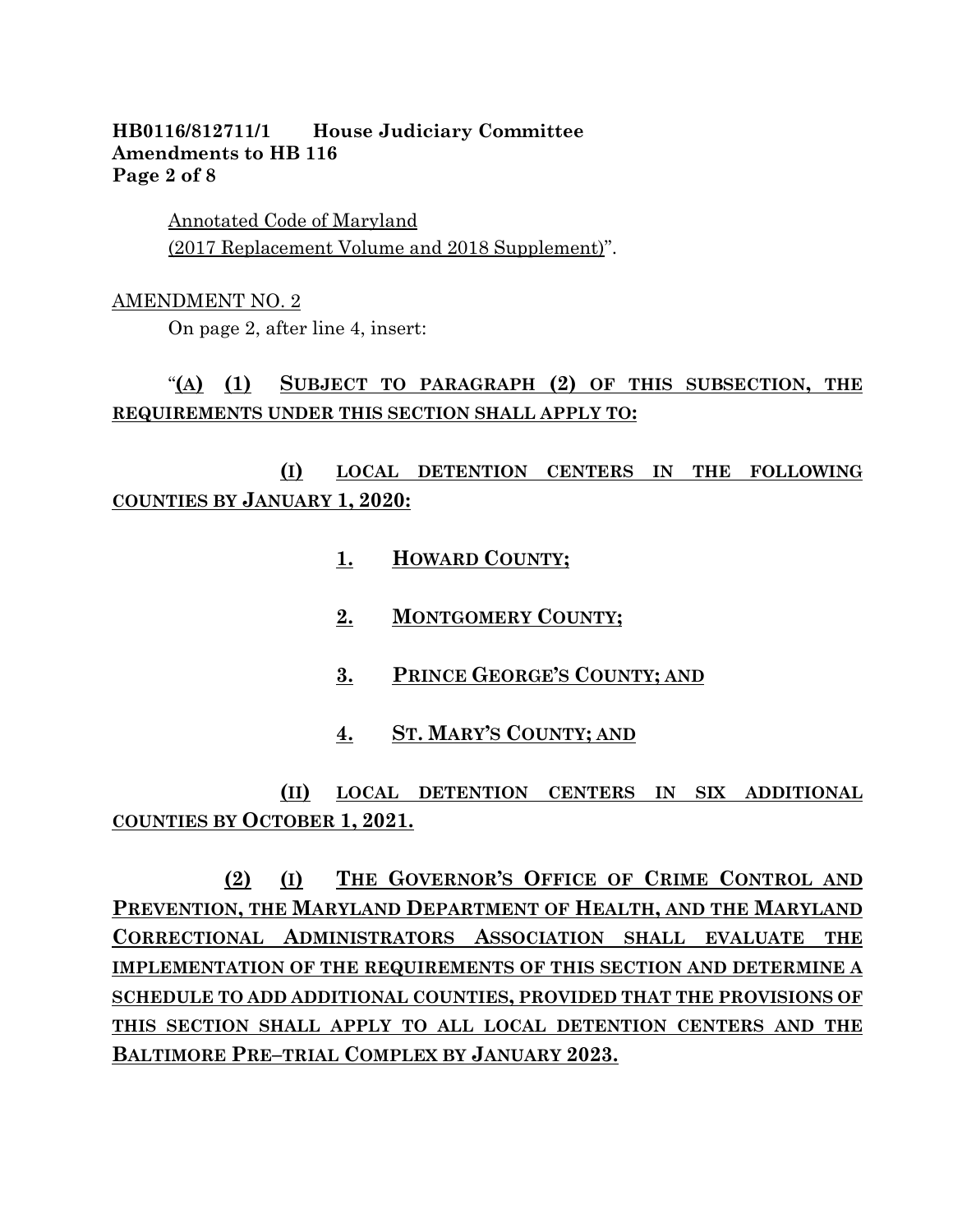**HB0116/812711/1 House Judiciary Committee Amendments to HB 116 Page 3 of 8**

**(II) IF THE BALTIMORE PRE–TRIAL COMPLEX HAS NOT FULLY IMPLEMENTED THE PROVISIONS OF THIS SECTION BY JANUARY 2023, THE DEPARTMENT OF PUBLIC SAFETY AND CORRECTIONAL SERVICES SHALL REPORT TO THE SENATE FINANCE COMMITTEE AND THE HOUSE JUDICIARY COMMITTEE, IN ACCORDANCE WITH § 2–1246 OF THE STATE GOVERNMENT ARTICLE, ON THE STATUS AND TIMELINE OF IMPLEMENTATION.**

# **(III) FUNDING FOR THE PROGRAM AT THE BALTIMORE PRE– TRIAL COMPLEX SHALL BE AS PROVIDED IN THE STATE BUDGET.**";

strike in their entirety lines 5 through 9, inclusive; in line 10, strike "**(A)**" and substitute "**(B)**"; strike beginning with the colon in line 12 down through "**ARTICLE**" in line 20 and substitute "**AN INDIVIDUAL WHO IS LICENSED, CERTIFIED, OR OTHERWISE AUTHORIZED TO PRACTICE UNDER THE HEALTH OCCUPATIONS ARTICLE**"; after line 20, insert:

# "**(3) "INMATE" MEANS AN INDIVIDUAL CONFINED WITHIN A LOCAL CORRECTIONAL FACILITY.**";

and in lines 21, 24, and 28, strike "**(3)**", "**(4)**", and "**(5)**", respectively, and substitute "**(4)**", "**(5)**", and "**(6)**", respectively.

On page 3, in line 1, strike "**(6)**" and substitute "**(7)**"; in lines 1 and 2, strike "**IN RECOVERY FOR OPIOID USE DISORDER**"; after line 5, insert:

"**[**(a)**] (C)** An inmate in a State or local correctional facility shall be placed on a properly supervised program of methadone detoxification if: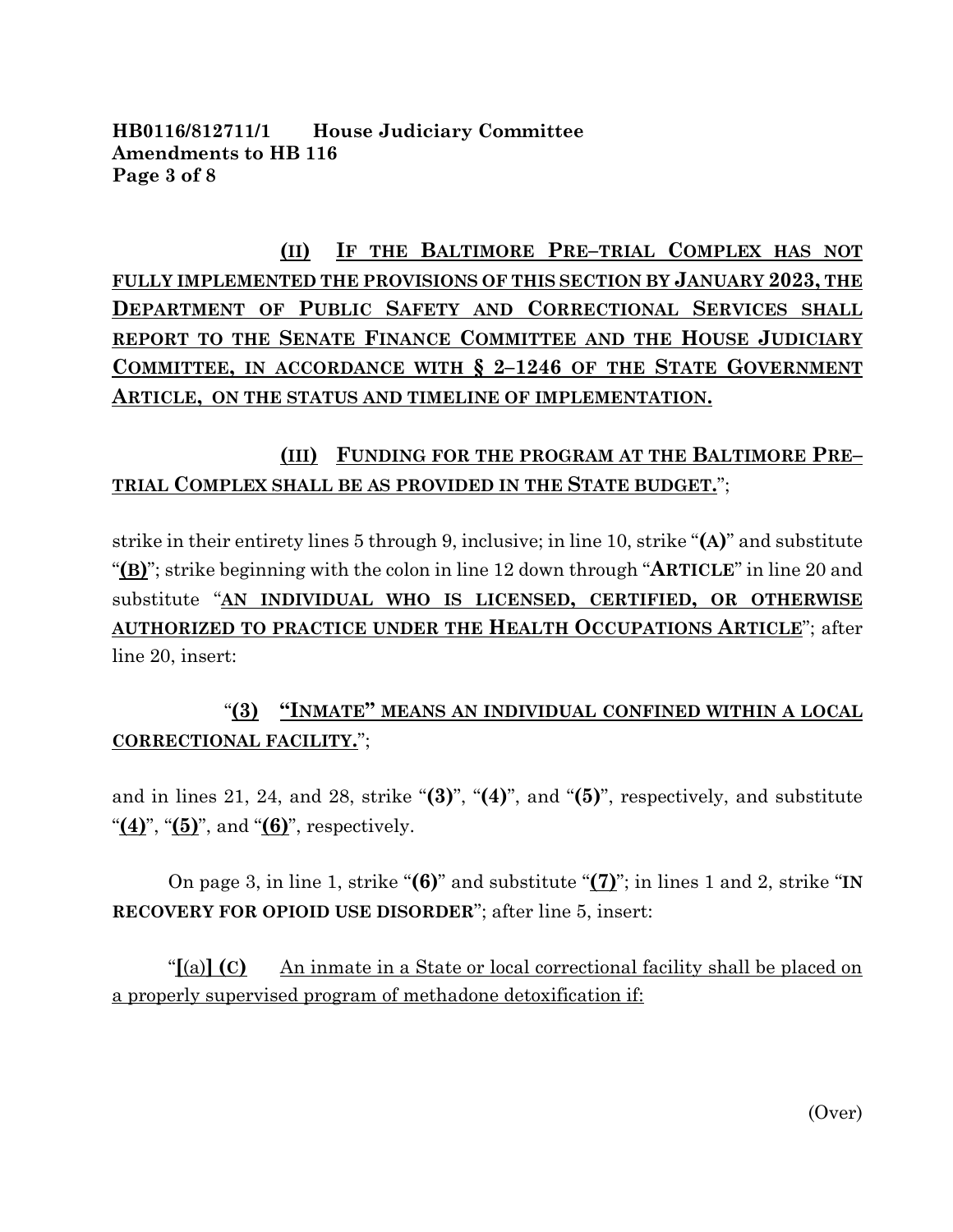## **HB0116/812711/1 House Judiciary Committee Amendments to HB 116 Page 4 of 8**

(1) a physician determines that the inmate is **[**an addict**] A PERSON WITH AN OPIOID USE DISORDER**;

- (2) the treatment is prescribed by a physician; and
- (3) the inmate consents in writing to the treatment.";

in line 6, strike "**(B)**" and substitute "**(D)**"; in the same line, strike "**(I)**"; in the same line, strike "**STATE OR**"; strike beginning with "**WITHIN**" in line 8 down through "**HEALTH**" in line 11 and substitute "**USING EVIDENCE–BASED SCREENINGS AND ASSESSMENTS**"; in lines 12 and 14, strike "**1.**" and "**2.**", respectively, and substitute "**(I)**" and "**(II)**", respectively; strike in their entirety lines 16 through 19, inclusive; in line 21, strike "**A PHYSICAL EXAMINATION**" and substitute "**AN EVALUATION**"; in line 22, after "**PRACTITIONER**" insert "**WITH PRESCRIPTIVE AUTHORITY AUTHORIZED UNDER TITLE 8, TITLE 14, OR TITLE 15 OF THE HEALTH OCCUPATIONS ARTICLE**"; after line 22, insert:

"**(3) INFORMATION SHALL BE PROVIDED TO THE INMATE DESCRIBING MEDICATION OPTIONS USED IN MEDICATION–ASSISTED TREATMENT.**";

in line 23, strike "**(3)**" and substitute "**(4)**"; after line 25, insert:

# "**(5) EACH LOCAL CORRECTIONAL FACILITY SHALL MAKE AVAILABLE AT LEAST ONE FORMULATION OF EACH FDA–APPROVED FULL OPIOID AGONIST, PARTIAL OPIOID AGONIST, AND LONG–ACTING OPIOID ANTAGONIST USED FOR THE TREATMENT OF OPIOID USE DISORDERS.**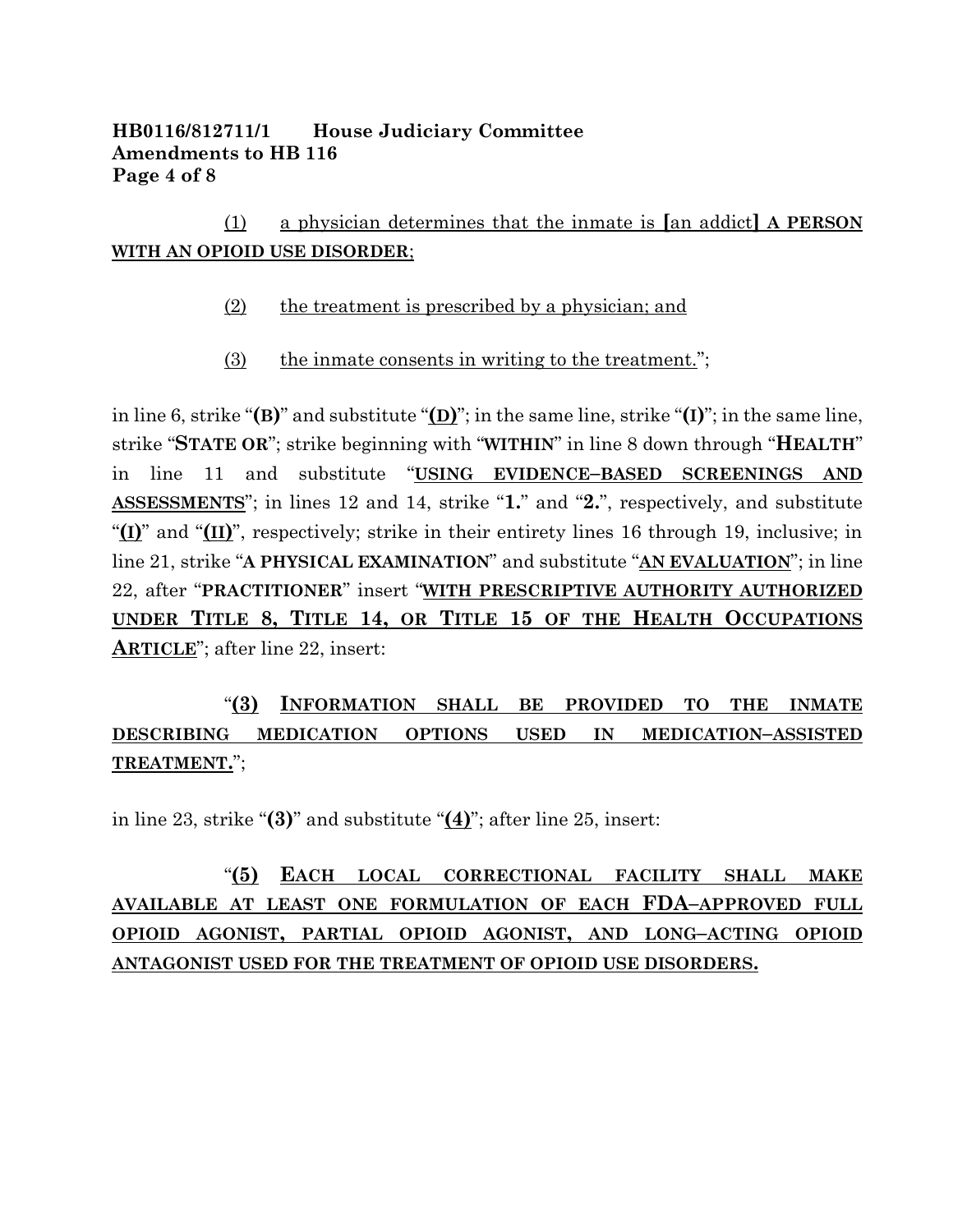#### **HB0116/812711/1 House Judiciary Committee Amendments to HB 116 Page 5 of 8**

# **(6) EACH PREGNANT WOMAN IDENTIFIED WITH AN OPIOID USE DISORDER SHALL RECEIVE EVALUATION AND BE OFFERED MEDICATION– ASSISTED TREATMENT AS SOON AS PRACTICABLE.**";

in line 26, strike "**(C)**" and substitute "**(E)**"; in the same line, strike "**STATE AND**"; after line 26, insert "**(1) FOLLOWING AN ASSESSMENT USING CLINICAL GUIDELINES FOR MEDICATION–ASSISTED TREATMENT:**"; in line 27, strike "**(1)**" and substitute "**(I)**"; strike beginning with "**MAKE**" in line 27 down through the semicolon in line 30 and substitute "**MAKE MEDICATION AVAILABLE BY A QUALIFIED PROVIDER TO THE INMATE; OR**"; after line, 30 insert:

# "**(II) BEGIN WITHDRAWAL MANAGEMENT SERVICES PRIOR TO ADMINISTRATION OF MEDICATION;**";

and strike beginning with "**MAINTAIN**" in line 31 down through "**THERAPY**" in line 33 and substitute "**MAKE AVAILABLE AND ADMINISTER MEDICATIONS FOR THE TREATMENT OF OPIOID USE DISORDER**".

On page 4, strike beginning with "**LICENSED**" in line 4 down through "**2016**" in line 6 and substitute "**WHO CAN PROVIDE ACCESS TO ALL FDA–APPROVED MEDICATIONS FOR THE TREATMENT OF OPIOID USE DISORDERS**"; strike in their entirety lines 9 through 14, inclusive; in line 15, strike "**(E)**" and substitute "**(F)**"; in lines 15 and 16, strike "**THE MARYLAND DEPARTMENT OF HEALTH SHALL DETERMINE WHETHER**" and substitute "**IF**"; in line 18, strike "**INCLUDING PRETRIAL INCARCERATION, AND**" and substitute "**A LOCAL CORRECTIONAL FACILITY**"; in line 19, strike "**WITHIN 24 HOURS**"; in line 25, strike "**(F)**" and substitute "**(G)**"; in line 26, strike "**(B)**" and substitute "**(D)**"; and in the same line, strike "**STATE OR**".

On page 5, in line 2, strike "**AND**" and substitute "**OR**"; in lines 3, 6, and 9, strike "**(G)**", "**(H)**", and "**(I)**", respectively, and substitute "**(H)**", "**(I)**", and "**(J)**", respectively;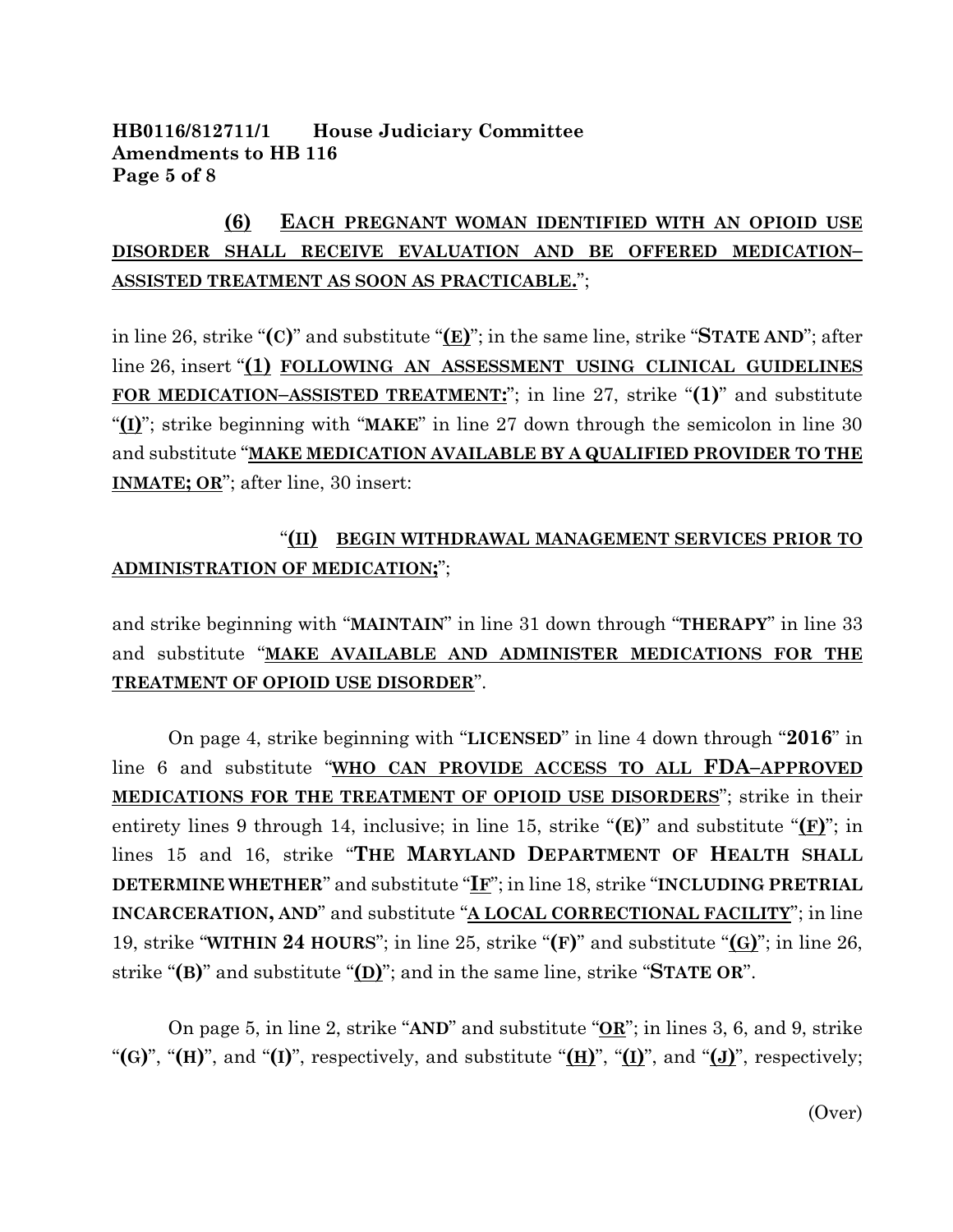#### **HB0116/812711/1 House Judiciary Committee Amendments to HB 116 Page 6 of 8**

in line 4, strike "**OPIOID USE DISORDER** and treatment of addicted" and substitute "**SUBSTANCE USE DISORDER DIAGNOSIS AND TREATMENT OF**"; in line 6, strike "The" and substitute "**AS PROVIDED IN THE STATE BUDGET, THE**"; in line 7, strike "**EXAMINATION**" and substitute "**EVALUATION**"; in line 10, strike "**MARYLAND COMMISSION ON CORRECTIONAL STANDARDS**" and substitute "**GOVERNOR'S OFFICE OF CRIME CONTROL AND PREVENTION**"; in the same line, after "**REPORT**" insert "**DATA FROM INDIVIDUAL LOCAL CORRECTIONAL FACILITIES**"; after line 12, insert:

#### "**(1) THE NUMBER OF INMATES DIAGNOSED WITH:**

- **(I) A MENTAL HEALTH DISORDER;**
- **(II) AN OPIOID USE DISORDER;**
- **(III) A NON–OPIOID SUBSTANCE USE DISORDER; AND**

# **(IV) A DUAL DIAGNOSIS OF MENTAL HEALTH AND SUBSTANCE USE DISORDER;**";

in line 13, strike "**(1)**" and substitute "**(2)**"; in the same line, strike "**BEHAVIORAL HEALTH**"; in line 14, strike "**AND OPIOID USE DISORDER EXAMINATIONS**"; in the same line, strike "**STATE AND**"; strike beginning with "**THE**" in line 15 down through "**AND**" in line 16; and in lines 17, 20, 22, 24, 26, and 29, strike "**(2)**", "**(3)**", "**(4)**", "**(5)**", "**(6)**", and "**(7)**", respectively, and substitute "**(3)**", "**(4)**", "**(5)**", "**(6)**", "**(7)**", and "**(8)**", respectively.

On page 6, in lines 1, 4, 7, 11, 14, 20, 23, 26, and 30, strike "**(8)**", "**(9)**", "**(10)**", "**(11)**", "**(12)**", "**(13)**", "**(14)**", "**(15)**", and "**(16)**", respectively, and substitute "**(9)**",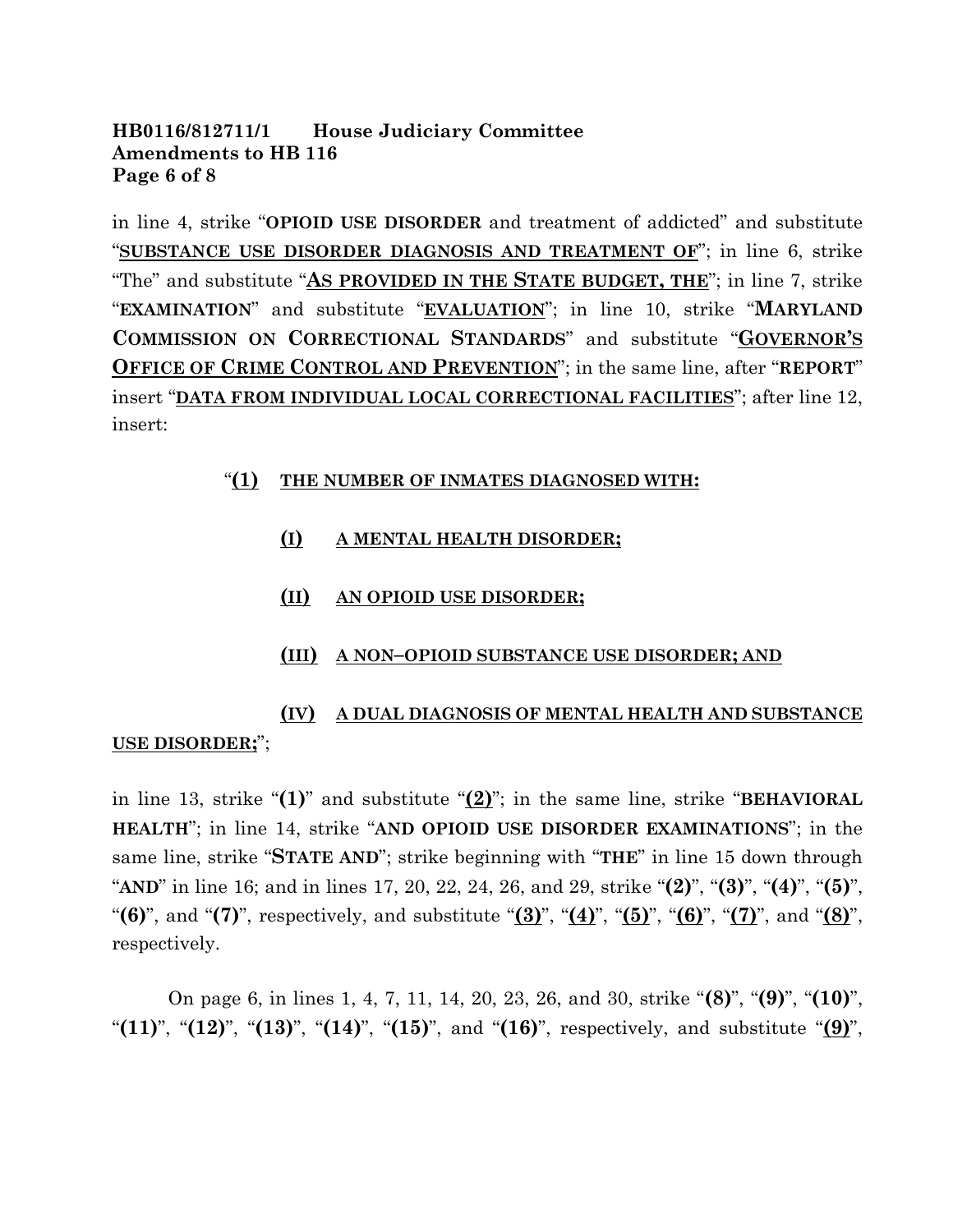#### **HB0116/812711/1 House Judiciary Committee Amendments to HB 116 Page 7 of 8**

"**(10)**", "**(11)**", "**(12)**", "**(13)**", "**(14)**", "**(15)**", "**(16)**", and "**(17)**", respectively; and in lines 26 and 30, in each instance, strike "**STATE AND LOCAL FACILITIES'**".

On page 7, in line 1, strike "**(17)**" and substitute "**(18)**"; in line 4, strike "**(J)**" and substitute "**(K)**"; in the same line, strike "**PHYSICAL EXAMINATION**" and substitute "**EVALUATION**"; in line 6, strike "**MARYLAND COMMISSION ON CORRECTIONAL STANDARDS**" and substitute "**GOVERNOR'S OFFICE OF CRIME CONTROL AND PREVENTION**"; in lines 7 and 8, strike "**FOR THE MARYLAND COMMISSION ON CORRECTIONAL STANDARDS**"; after line 9, insert:

"SECTION 2. AND BE IT FURTHER ENACTED, That the Laws of Maryland read as follows:

Article - Correctional Services

**9–603.1.**

**(A) BEGINNING JANUARY 1, 2020, THE DEPARTMENT SHALL ESTABLISH A MEDICATION–ASSISTED TREATMENT PROGRAM THAT UTILIZES AT LEAST ONE FORMULATION OF EACH FDA–APPROVED FULL OPIOID AGONIST, PARTIAL OPIOID AGONIST, AND LONG–ACTING ANTAGONISTS USED FOR THE TREATMENT OF OPIOID USE DISORDERS IN THE BALTIMORE PRE–TRIAL COMPLEX.**

**(B) FUNDING FOR THE PROGRAM SHALL BE AS PROVIDED IN THE STATE BUDGET.**

**(C) THE DEPARTMENT SHALL, IN CONSULTATION WITH ITS HEAD OF MEDICAL TREATMENT SERVICES, DETERMINE WHETHER THE PROGRAM IS CAPABLE OF BEING ADMINISTERED IN EXISTING STRUCTURES OF THE BALTIMORE PRE–TRIAL COMPLEX.**";

(Over)